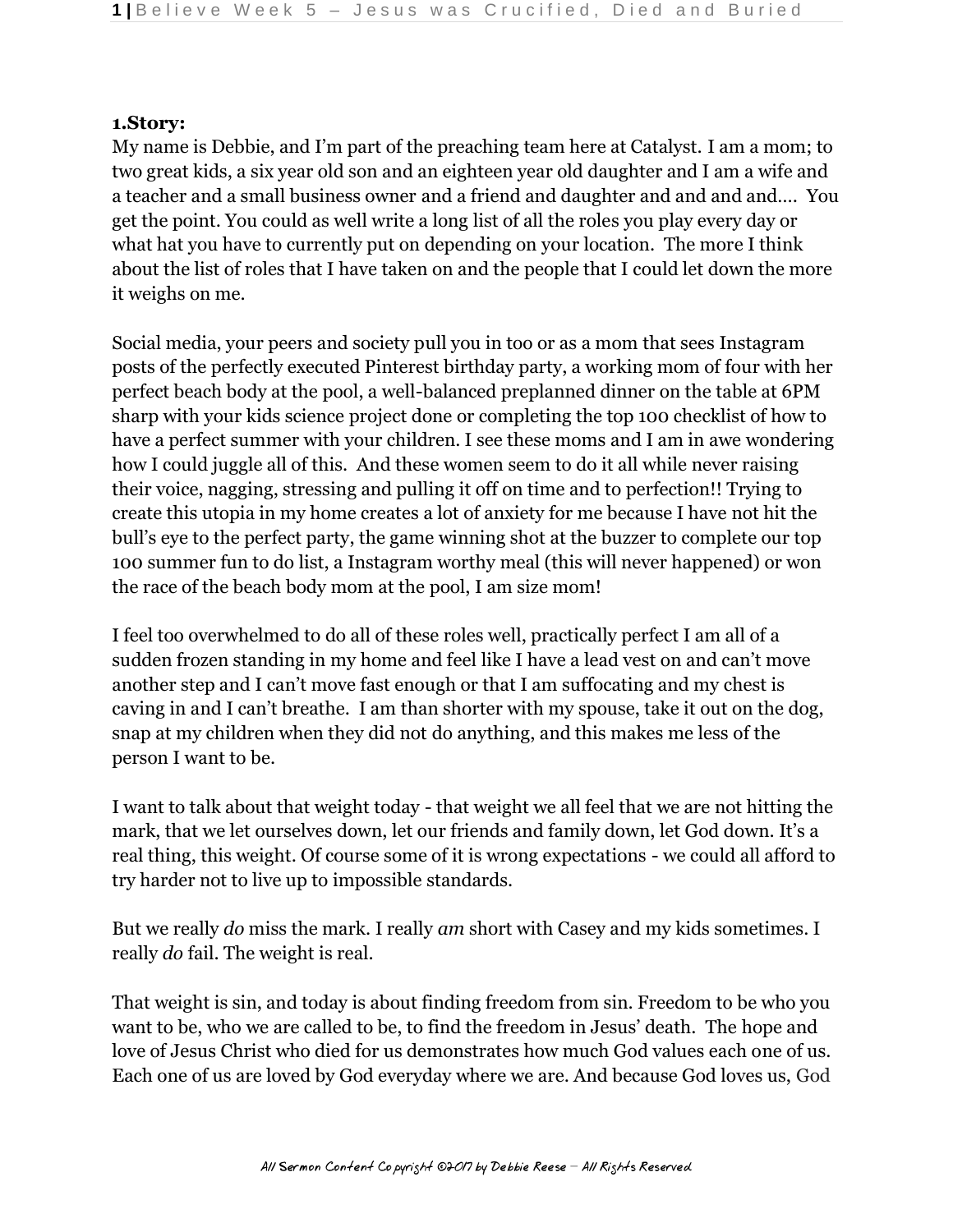wants us to be cognizant of how we miss the mark - and how we can follow his path to life.

### **3. Series intro: Believe**

Our series this summer is called "Believe". We are working our way through the Apostles Creed, line by line and belief by belief. The Apostle's Creed is one of the oldest statements about what Christians believe. We began by insisting that belief is not something that sits at the doors of our Church. These are not a quiz we have to ace before we're allowed to belong. Rather, these beliefs are our goal. They invite us to trust the wisdom of the Church over the past 2,000 years. And we've been insisting that for our beliefs to *matter*, they have to shape our behavior. We have to be able to SEE our beliefs for them to make a difference.

For the last couple of weeks, we've been talking specifically about Jesus - that he is both fully God and fully human. Last week we saw that Jesus shows us how to be human. He shows us what it looks like to hit the mark.

This week, the Apostles Creed goes on to say …… "We believe Jesus was crucified, died, and was buried; he descended to hell."

We're talking about why Jesus died. If you've been around Church at all, you know that "Jesus died for our sins." But what does that mean?

If Jesus died for our sins, it is important to look at the word sin and what it means. The word Sin comes with a lot of baggage. It's wielded as a weapon, full of judgment and shame.

The word the New Testament uses is the Greek word "hamartia" which means to "miss the mark". It's an archery term.

Have you missed the mark with a goal, a deadline, a relationship, an obligation you have made with someone? We all have, no one is perfect. How did you feel after this happened? Did you beat yourself up over it? Did you feel like you should have done something different?

### **4.**

[Scripture Slide 1] Turn with me in your Bibles to Romans 7. Romans is a letter written by Paul, one of the early Christians, to a church he'd never visited before. He's planning to visit them, so the letter is his way of introducing himself.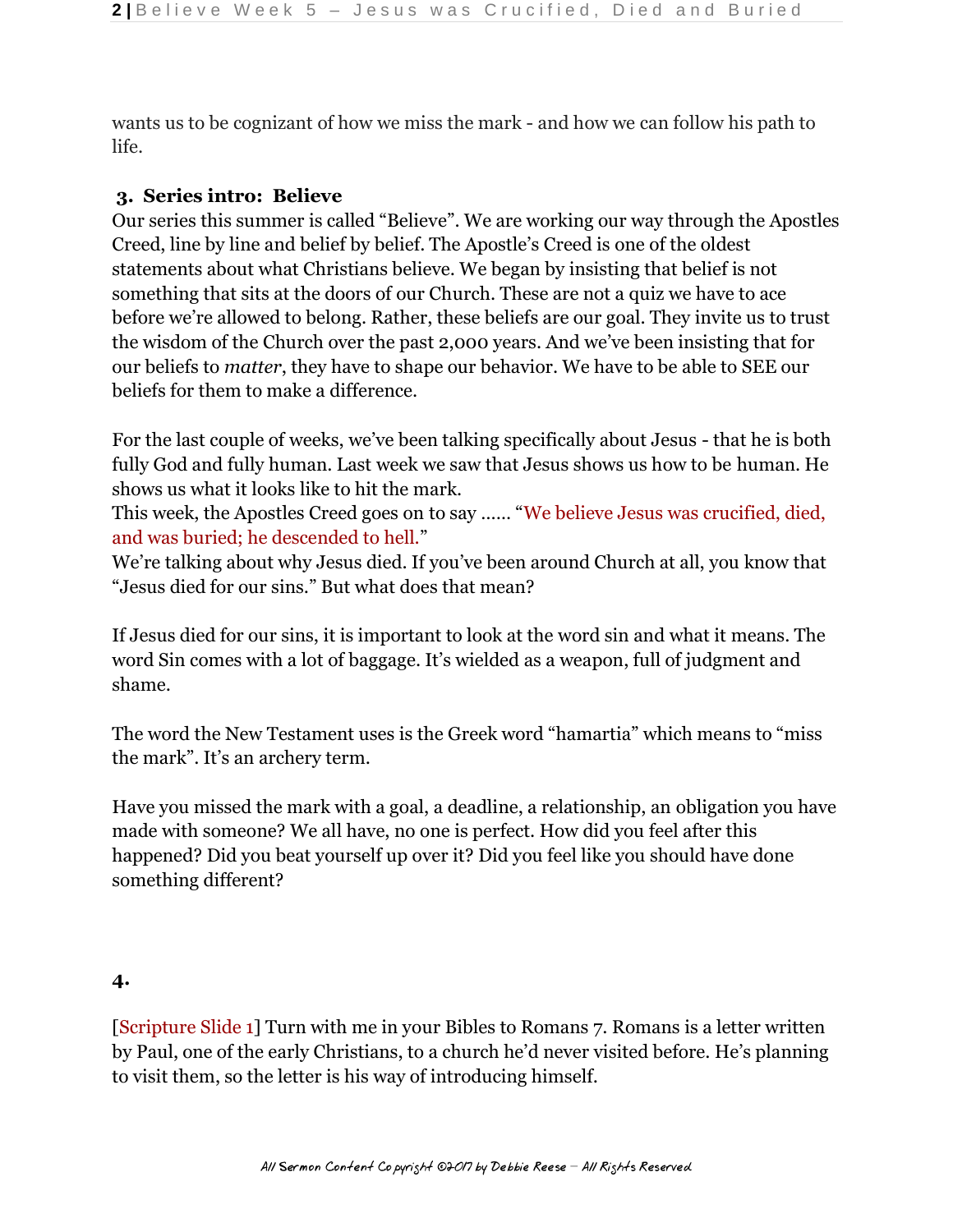The Roman Church was experiencing racial tensions - some of the members were Jews, part of God's chosen people. Others were Gentiles - outsiders who had found the love of God through Jesus. For the first half of the letter, Paul has been demonstrating that it doesn't matter if you are one of God's chosen people or not. It doesn't matter whether you're an insider or an outsider. It doesn't matter if you're a Pinterest mom or a regular ole mom. We have all missed the mark. We're all sinners.

His argument crescendos here in chapter 7 where he describes what Sin does to us. You know that anxiety we feel when we miss the mark, that heavy lead vest that settles on us? Well, this should sound pretty familiar to you:

**<sup>14</sup>**So the trouble is not with the law, for it is spiritual and good. The trouble is with me, for I am all too human, a slave to sin. **15** I don't really understand myself, for I want to do what is right, but I don't do it. Instead, I do what I hate. **16** But if I know that what I am doing is wrong, this shows that I agree that the law is good. **17** So I am not the one doing wrong; it is sin living in me that does it.**18** And I know that nothing good lives in me, that is, in my sinful nature. I want to do what is right, but I can't. **19** I want to do what is good, but I don't. I don't want to do what is wrong, but I do it anyway. **20** But if I do what I don't want to do, I am not really the one doing wrong; it is sin living in me that does it.**<sup>21</sup>** I have discovered this principle of life—that when I want to do what is right, I inevitably do what is wrong. **22** I love God's law with all my heart.**23** But there is another power within me that is at war with my mind. This power makes me a slave to the sin that is still within me. **24** Oh, what a miserable person I am! Who will free me from this life that is dominated by sin and death? -- Romans 7:14-24

Paul talks about Sin as this weight, this force, that crushes him, that keeps him from doing what he knows he should do. That keeps him from being who he knows he should be. He says, "When I stop and think about my life, I know I miss the mark. I know I settle for less than God created me for…

...And it makes me feel *miserable*. All I can see are my failures. All I can see is how I miss the mark. All I can feel is this weight on my chest, suffocating me.

## **5. God hates sinners**

We might hope that God would be some help here, but we've heard from many churches that God hates sin… which pretty easily translates into God hating sinners. Because we've missed the mark, we imagine God looks at us with disgust, with judgment and condemnation.

I spoke to a friend recently that said she felt guilty for having to leave her fifth grader a few days after she had to have her tonsils removed to attend a required work conference. Her daughter is 31 now!! Can you imagine carrying that guilt and shame for decades?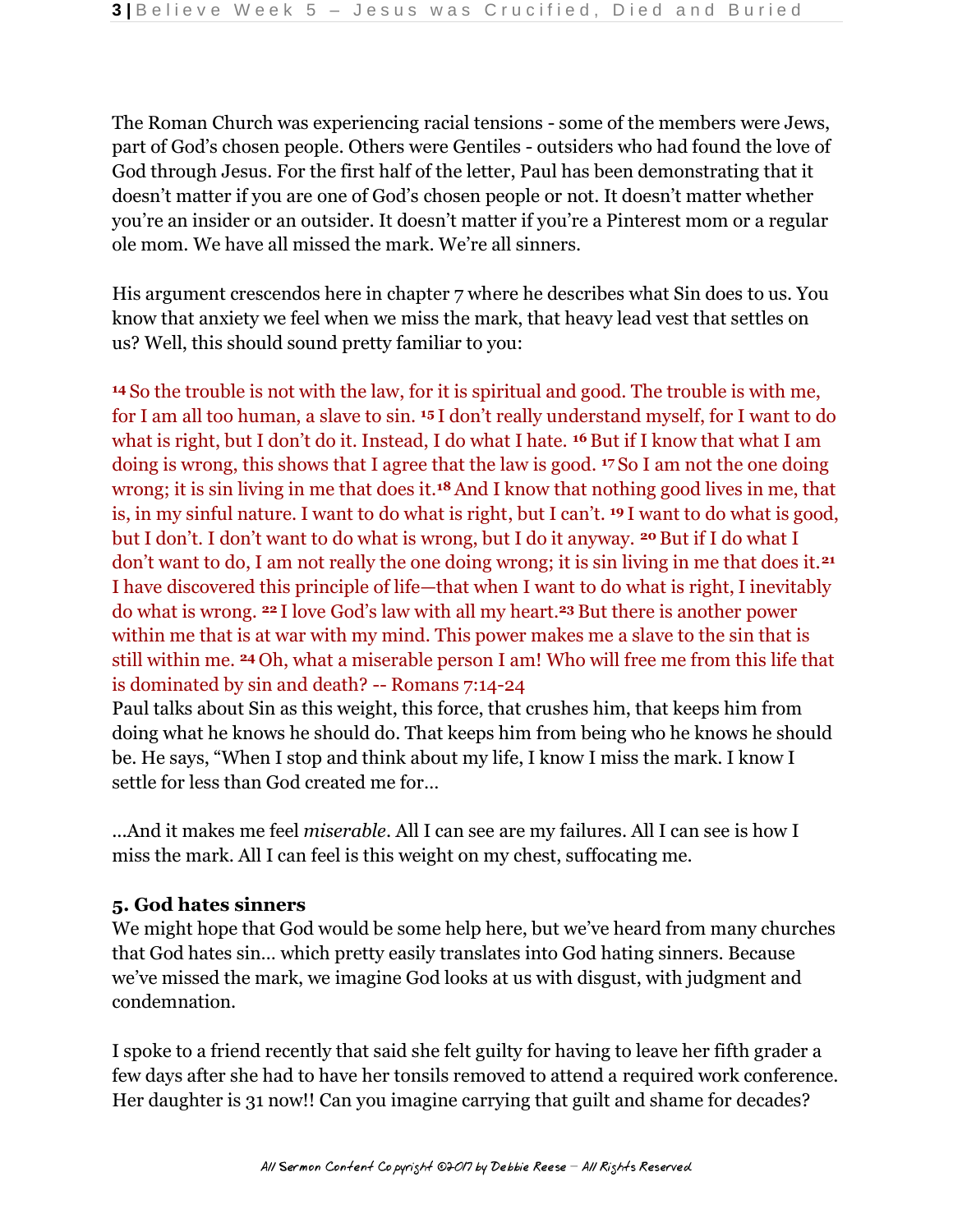Yes, we can imagine it because so many of us do. We carry around the weight of our sin, convinced that because we can't forgive ourselves, neither can God.

We resonate with Paul's lament at the end of Romans 7: "What a miserable person I am! Who will free me from this life dominated by sin and death?"

Paul gives an answer though: "Thank God: The answer is in Jesus Christ our Lord!"

Jesus saves us from Sin. Specifically, Jesus' death rescues us! Friends, we have to be very clear here: God hates sin because God loves sinners. That feeling of anxiety, of the lead vest weighing us down?

This is not what God wants for us. He doesn't want us standing feeling like we can't breathe. He doesn't want me to fail as a good mom, a good friend, a good wife. He wants me to see the spiritual gifts he has given to me and use them to love others as Jesus loved others. He wants me to feel the freedom of having a messing house because my children are loved and have time being spent with them. He wants me to have a birthday party with a simple boxed cake because it is about celebrating the day He made me a mom and blessed my family's world with my blonde firecracker of a son!! God wants us to be happy & feel His grace when we have sinned, missed the mark or dropped out of the race.

Last week, we talked about what it means to be fully human - that to be human is not to fail, but to soar. Sin is what makes us less. Sin diminishes God's image in us. Sin shrinks us in and makes us small and keeps us from being who God created us to be.

God *hates* that. God hates it for the same reason *we* hate it. Because God loves us and God wants us to flourish.

We get it all mixed up and think because God hates sin, that God hates us. But Scripture couldn't be more clear:

# This is how God loved the world: He gave his one and only Son, so that everyone who believes in him will not perish but have eternal life. -- John 3:16

Jesus' death on the Cross was God's way of rescuing us from Sin. Not because God hated us. But because God LOVES us. When we have sinned, acted out, hurt others, not loved our neighbor as ourselves, that Sin diminishes us. It shrinks us and suffocates us and makes us small. Sin makes us less than the full humans God created us to be.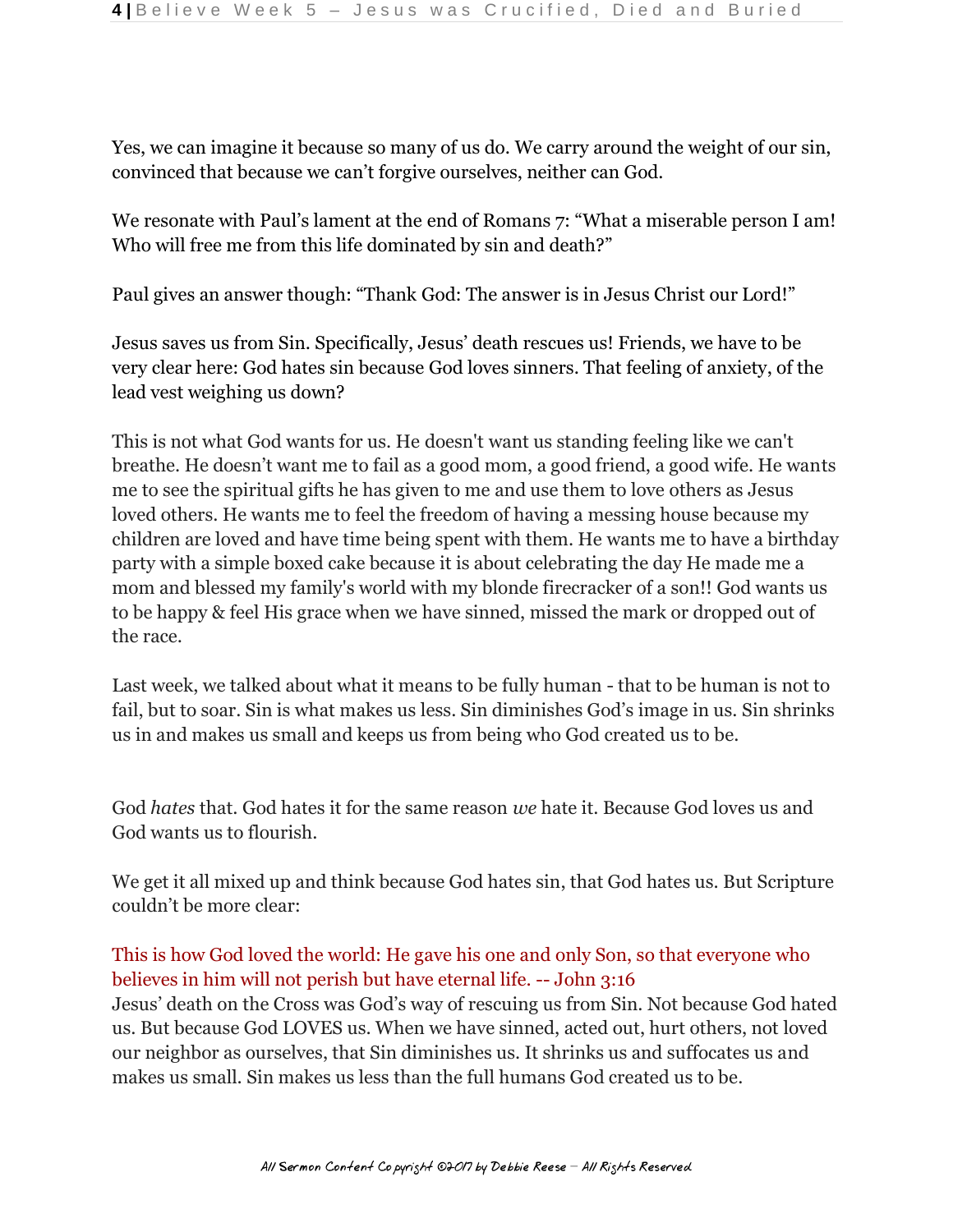God's response to our sin is love. God meets us in our sin and takes the weight of sin for us. On the Cross, Jesus unbuckles the vest that suffocates us, takes it off of us and puts it on himself. On the Cross, God shows us love, sets us free from sin and for life.

God so hated the world…? Not according to the Cross. God so was disappointed in the world? Not according to the Cross. God so condemned the world? Not according to the Cross. The Cross shows us that God so LOVED the world!! Sin makes us want to hide in shame. But the Cross invites us to seek him in these times of darkness.

## **7. Are you basically saying that sin doesn't matter?**

Let's be careful here not to suggest that God doesn't care about sin. Is God like the doting Grandpa that gives you candy and pats you on the head even when you have been bad? No, God takes sin very seriously (Hard to look at Jesus crucified and think God doesn't care about sin!) God wants to release our sin, to live in the freedom we were created for. God wants to see us flourish (just like as parents we hate the things that hurt our kids, even when they are choices our kids are making.)

[Scripture Slide 2] Turn over to Hebrews 12. This is a sermon given to new Christians who were suffering and tempted to abandon faith in Jesus. The preacher is encouraging them to remain faithful. At this point in the sermon, the preacher is considering some of the pain they are experiencing as consequences of their sin. She challenges them to consider that God might be disciplining them… that even experiencing the consequences of our sin may be proof that God loves us: starting in verse five:

Have you forgotten the encouraging words God spoke to you as his children? He said, "My child, don't make light of the Lord's discipline and don't give up when he corrects you. **6** For the Lord disciplines those he loves, and he punishes each one he accepts as his child."**7** As you endure this divine discipline, remember that God is treating you as his own children. Who ever heard of a child who is never disciplined by its father? **8** If God doesn't discipline you as he does all of his children, it means that you are illegitimate and are not really his children at all. **9** Since we respected our earthly fathers who disciplined us, shouldn't we submit even more to the discipline of the Father of our spirits, and live forever? **10** For our earthly fathers disciplined us for a few years, doing the best they knew how. But God's discipline is always good for us, so that we might share in his holiness. **11** No discipline is enjoyable while it is happening—it's painful! But afterward there will be a peaceful harvest of right living for those who are trained in this way. -- Hebrews 12:5-11

A parent who doesn't discipline their child doesn't really love their child. Because discipline helps us grow up into the persons we are supposed to be. In the same way, if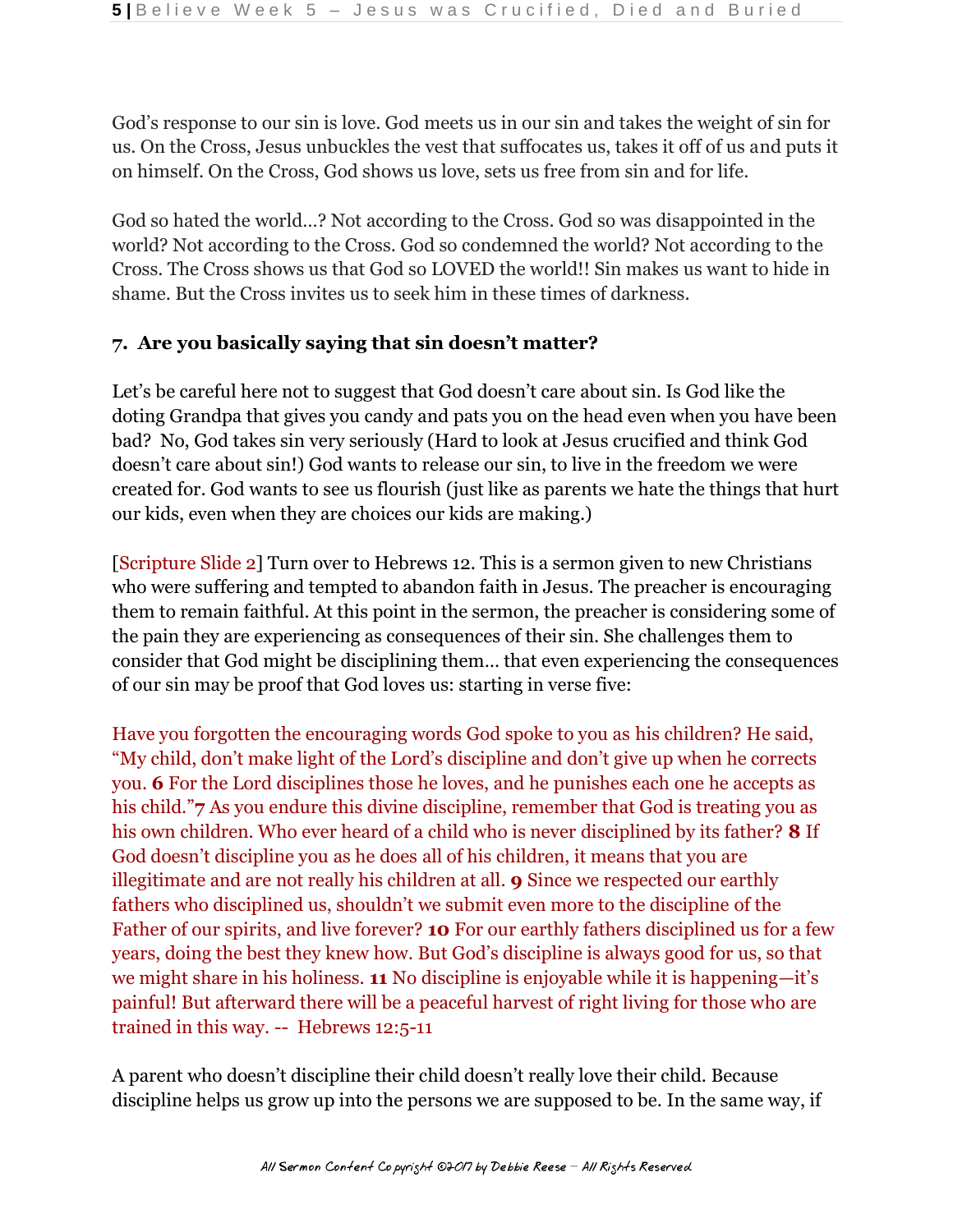God simply ignored our sin, God could not truly love us. It's the very fact of God's love for us that requires God to take our sin so seriously. Because God wants to rescue us, to help us grow up into the persons we were created to be. And if God takes our sin seriously, we should too.

### **9. We don't like talking about sin**

We don't like to talk about our Sin. Even when I sat down to talk to JR about this sermon I asked, "Why did you pick me for this message?" He just said, "It was the week that you had open to preach." Even still, I felt guilty, shame just in hearing that this was my week because I would have to dig down deep and share with others my struggles. We all struggle, we all pull the bow back, release the arrow and watch it land wide of the mark we were aiming for. We are all guilty, we all play a part. Even if it is as the supporting or the leading role we play a part in sin. In big and small ways, we're all sinners. We're all diminished. We all miss the mark.

If we don't start with honest confessions, we can't be freed to be who God calls us to be. Or as you have sat in your chair today have you felt that weight of the lead vest as you think about your sin or gone through your week, but God welcomes that! He wants to take that vest off, he wants to breathe oxygen back into your lungs and bring you back to life and the person you need to be. The way that sin makes us feel small is not who we have to be.

We all miss the mark. We all feel worthless and not worthy of God's love. We all experience the weight of sin, making us small, diminishing our humanity.

### **12. We believe**

But here at Catalyst, we believe that Jesus was crucified, died and was buried… and that means we ALL have infinite worth. We all matter.

We believe Jesus was crucified. That means he has forgiven our sin, so we are free to forgive others' sin.

We believe Jesus was crucified. That means he freed us to become who we were created to be.

We believe Jesus was crucified not because God so pities the world. Not because God so judged the world. Not because God so hates the world. Jesus was crucified because God so *loved* the world.

When we turn to God and confess our sin...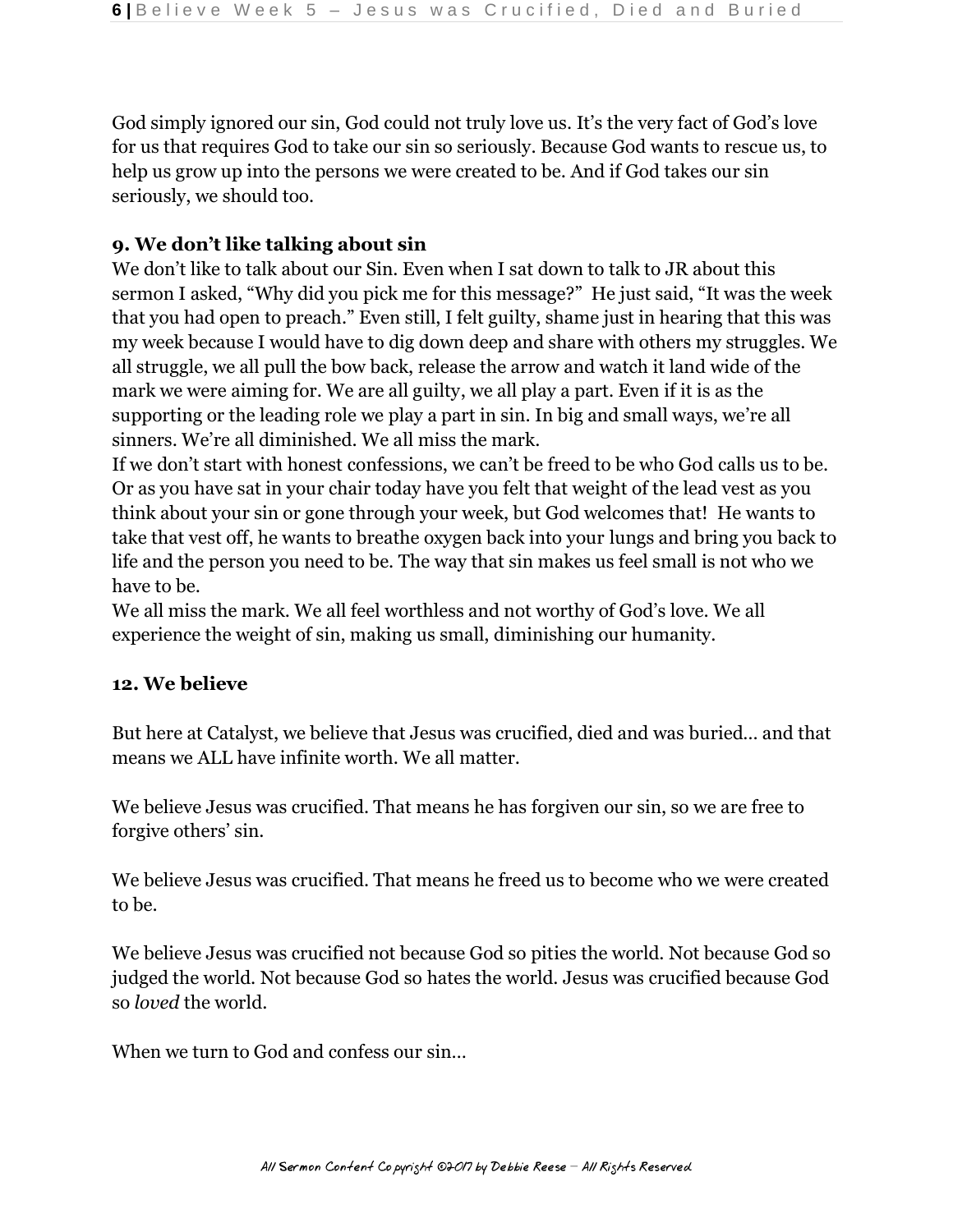My gateway to sin is procrastination. I say I work better under pressure or get my best work done the closer to the deadline. This is just me making excuses or coping with the long list of items I must complete at work and home in a shorter and shorter amount of time. A few months ago, I felt my threshold of responsibilities coming to a breaking point. I was short with my son. He would ask to play a game and have to remind me to put away my phone. This wasn't fair to him, he just wanted to spend time with me playing his favorite game. I didn't sit in the living room with my family as I should have watching our favorite show together, but instead worked in the office. I would stay up late to complete tasks I should have already done at work, but had once again said yes at school to my boss for helping with an event. This made me more tired not giving all I could to my family and friends. It all came to a head one night walking out of my bedroom. I felt like I couldn't breathe, a pain down my arm and heavy vest weighing on my chest. I had reached it, the threshold broke and I couldn't do anymore.

When I am feeling like I can't breathe, that I can't 'deal' anymore with what has been put in front of me I stop right then and pray. I ask God to stand next to me, to take off that heavy vest off, give me a clear mind to conquer what I need to conquer and get me through the day. I ask him to appreciate the blessings he has given me and manage my time better to live fully with and in these blessings. If I have to do this a dozen times a day, I do it!! As soon as I pray, release my breath I instantly feel the heavy vest taken off of me and the power to keep going.

Our failures don't define us! We refuse to live small lives, we chose to live a worthy big life because Jesus was crucified.

## **Communion**

[Communion Slide] We come to the Communion Table today because Jesus invites us to receive the peace he achieves through the Cross. This communion table invites us to share the meal Jesus shared with his followers the night before he was killed, when he broke bread and gave it to us, saying, "This is my body, broken for you. Eat it."

Later in the meal, he passed a cup of wine, saying, "This cup is my blood, poured out for the forgiveness of sin. Drink it."

At the Table, we find God's love for us, a love so all-encompassing that God gave up his own life for us. God died so that we could be free from sin, free to live the lives God calls us to.

You don't have to be a member of Catalyst to receive Communion. If you're ready to be done with Sin, if you want to let God remove that weight from you and find the freedom God has always intended for you, then you're welcome to come forward today.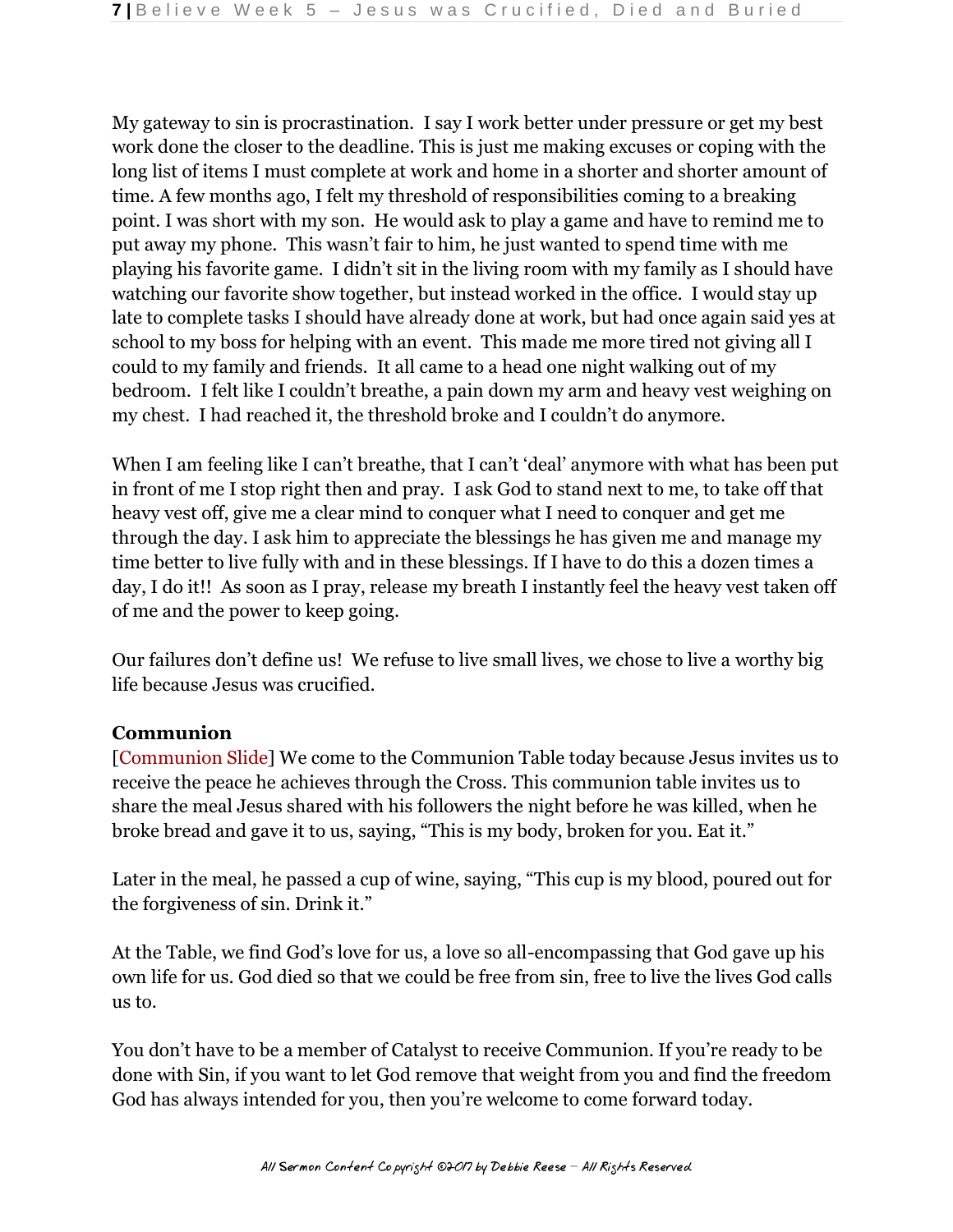Before we approach the table, we're going to say the Creed together, as an affirmation of who we are as a Church.

Let's read together:

| I believe in God, the Father almighty,                      |
|-------------------------------------------------------------|
| creator of heaven and earth.                                |
| I believe in Jesus Christ, his only Son, our Lord,          |
| who was conceived by the Holy Spirit                        |
| and born of the virgin Mary.                                |
| He suffered under Pontius Pilate,                           |
| was crucified, died, and was buried;                        |
| he descended to hell.                                       |
| The third day he rose again from the dead.                  |
| He ascended to heaven                                       |
| and is seated at the right hand of God the Father almighty. |
| From there he will come to judge the living and the dead.   |
| I believe in the Holy Spirit,                               |
| the holy catholic church,                                   |
| the communion of saints,                                    |
| the forgiveness of sins,                                    |
| the resurrection of the body,                               |
| and the life everlasting. Amen.                             |
|                                                             |

### **Prayer:**

Dear God, our creator and Father, who became human in Jesus Christ,

We stand before you today as sinners who are well-acquainted with the weight of our failure. We know too-well how often we have missed the mark, how often we are not who you created us to be. We confess that to you today, together.

We stand before you sinners, overwhelmed at your impossible love and goodness. We stand before you and hear your invitation to come to your table today. Faced with our sin, you offer your own body and blood, that we might not be abandoned to death, crushed beneath the weight of our sin, but rather rescued and redeemed by your very life.

We come before you this morning, bringing our anxieties, our insecurities, our fear that we cannot truly be freed from this weight. In return, we receive wafers and juice, and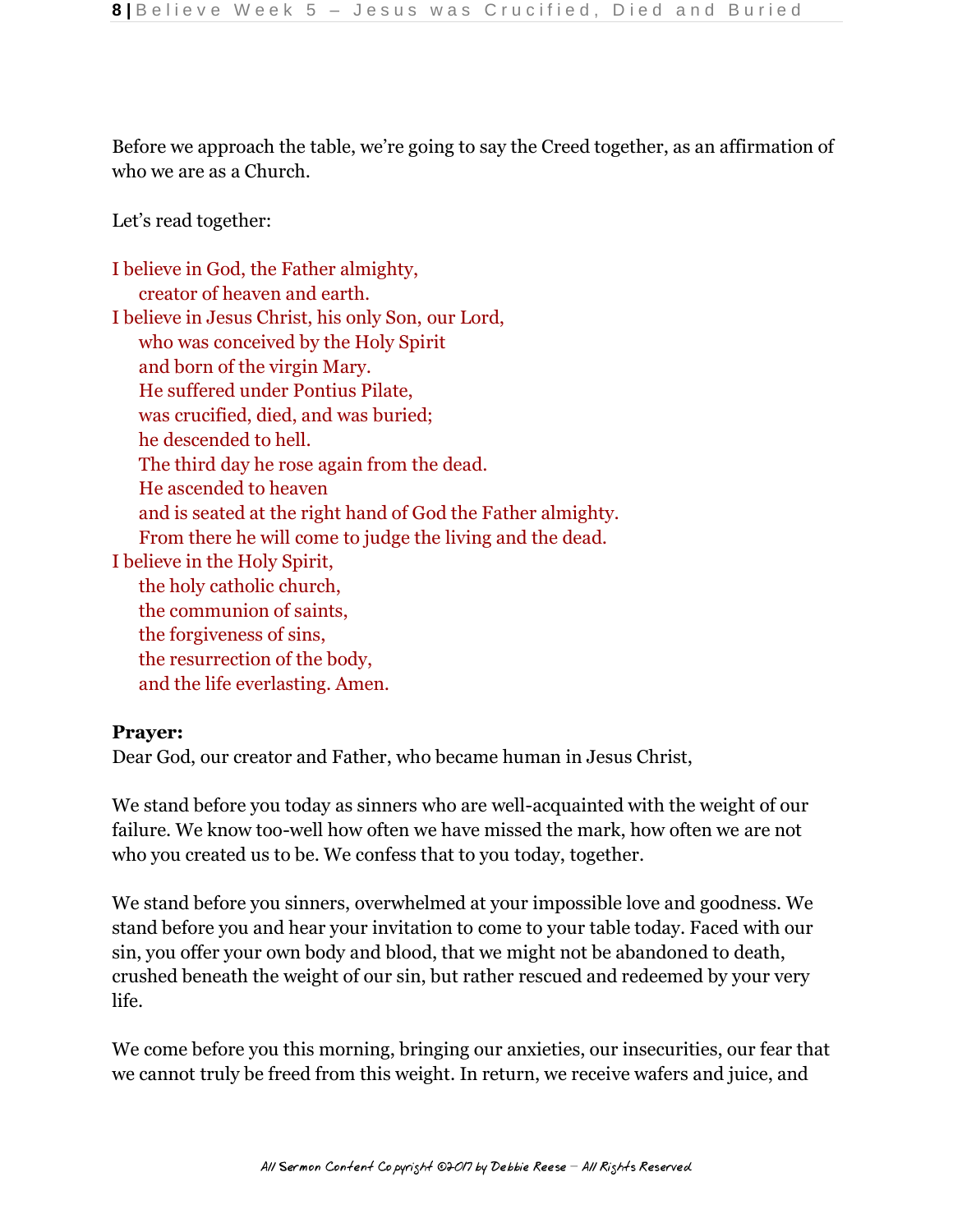pray the become a spiritual food that nourishes us to receive your love and grace, food that gives us the strength to walk in your freedom, to be the people you called us to be.

Send us from this place back into your world to be examples and ambassadors of your love and mercy for the whole world.

We offer these prayers and approach your table in the name of your son, Jesus.

## **Assignment and blessing**

A couple of things before you go:

Thank you to all who are supporting Catalyst financially. Your faithfulness in this area helps us continue to do what God is calling us to do.

Thank you again to the guests with us. We know it can be hard to connect with a new Church, so we wanted to make it as easy as possible to do that. We created an experience called Newcomers Lunch we do once a month (the next one is July 16). It's right after we worship together, and in about 45 minutes, we feed you, tell you who Catalyst is, what God is doing here, and we give you a next step to get connected. If you'd like to sign up, you can check the box at the top of the tear off we did earlier, and drop it in the box by the door on your way out. Either way, thank you again for worshiping with us.

Now, as you're going: God's response to sin is love. God sets us free from sin and for life. John 3:16 says, "This is how God loved the world: He gave his one and only Son, so that everyone who believes in him will not perish but have eternal life. -- John 3:16

How does God love the world? By dying for us!! God gave his only son for us, because he loved us. There is power and peace in this verse. The power of this verse can release your vest, bring you back up for air when your sins are too much to bear, invite you into the light from the darkness and bring you peace in feeling God's love for you!

When you came in today, there was a card on your seat (hold up your card). It's got a blank there, so you can put your name in place of "the world": This is how God loved Michael, This is how God loved Lynn, this is how God loved Jennifer, This is how God loved Sarah, this is how God loved John: He gave his one and only Son, so that everyone who believes in him will not perish but have eternal life